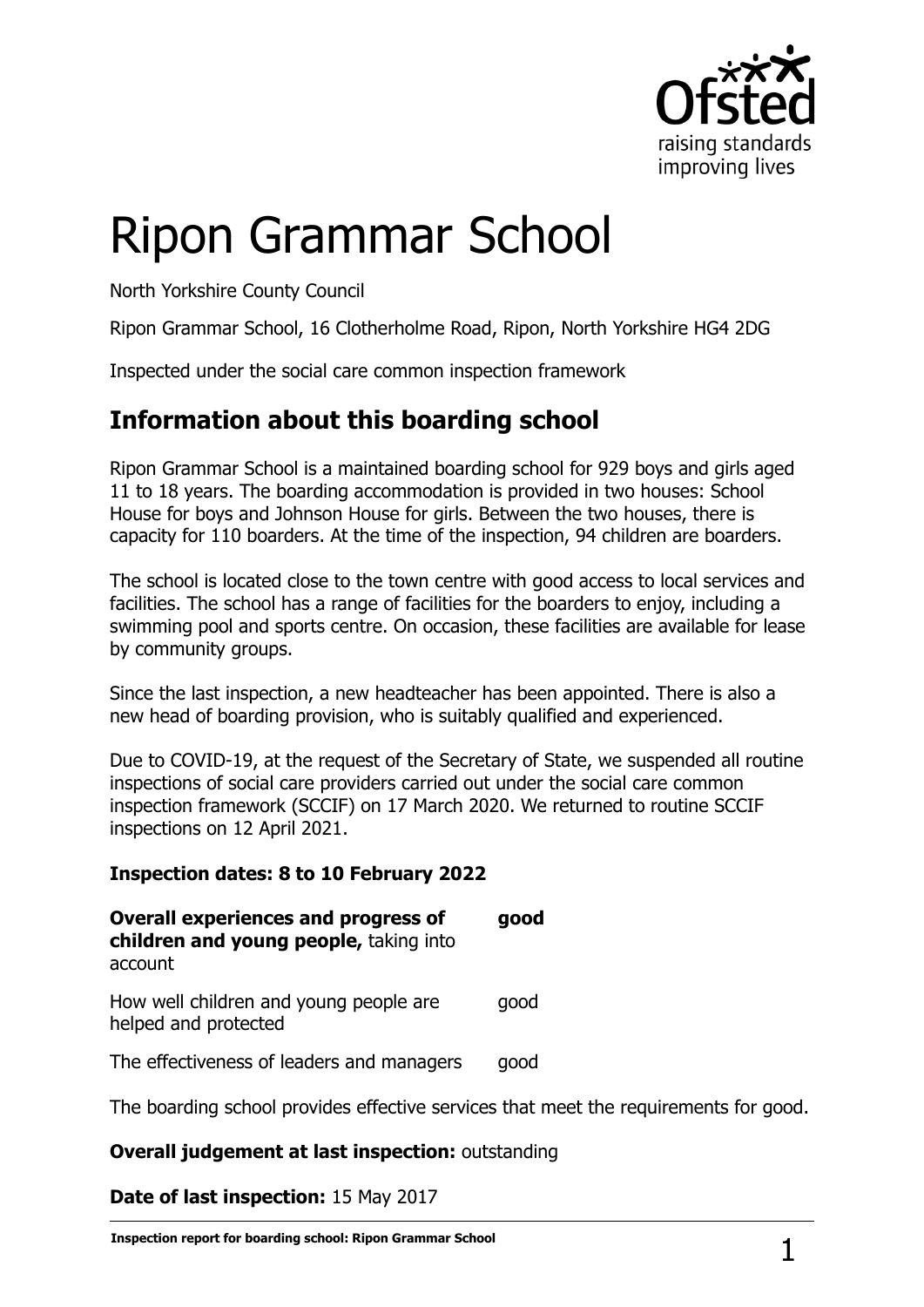

# **Inspection judgements**

#### **Overall experiences and progress of children and young people: good**

Children enjoy boarding at this school. They make new friends and enjoy socialising with children of all ages. Older children help the younger children, or those new to boarding, to feel at home. Although girls and boys have separate boarding houses, many social activities involve all the children, which they appreciate. Children feel they are fortunate to board at this school. They believe that the experience helps their overall development.

Children are helped to settle as boarders. There is a well-established routine of visits to the school before children begin boarding. Some of these visits had to take place virtually during the most restrictive periods of the COVID-19 pandemic. This does not appear to have caused any difficulties for those children. The head of boarding meets all prospective boarders to ensure that they understand the boarding experience. This means that, when children arrive at the school, they are prepared and are more likely to enjoy their boarding experiences.

Children develop positive relationships with boarding staff, some of whom they also know as teachers. Children feel they can talk to boarding staff and share any issues or worries. Children told inspectors that their boarding houses are like 'big families'. Everyone has someone they can talk to, which means that children feel reassured about being away from family members.

Children make excellent progress with their education. They develop effective routines for their studies and are helped by boarding house tutors. In addition, older children offer support to those younger than them, which is well received. Children studying for A levels are increasingly independent in their learning. They feel this is good preparation for life at university. The guidance that children receive helps them to achieve very good academic results.

Children enjoy a wide range of activities and opportunities. These provide fun experiences and increase children's confidence and team-building skills. Children who stay at school at weekends help to choose what activities they will do. This can include daytrips away, very popular quizzes and activities such as tree planting. Weekend boarders thoroughly enjoy these events, as well as having time to relax. The opportunity for such activities is one of the strengths of the boarding provision.

Children's physical and emotional well-being is promoted. Children talk to their personal tutors about any concerns they might have. They feel able to do so, because of the strength of relationships they develop. Some children talk to the school counsellor.

Staff are trained to give medication and do so safely. However, the arrangements for the auditing of medication are mixed. This reduces the effectiveness of the oversight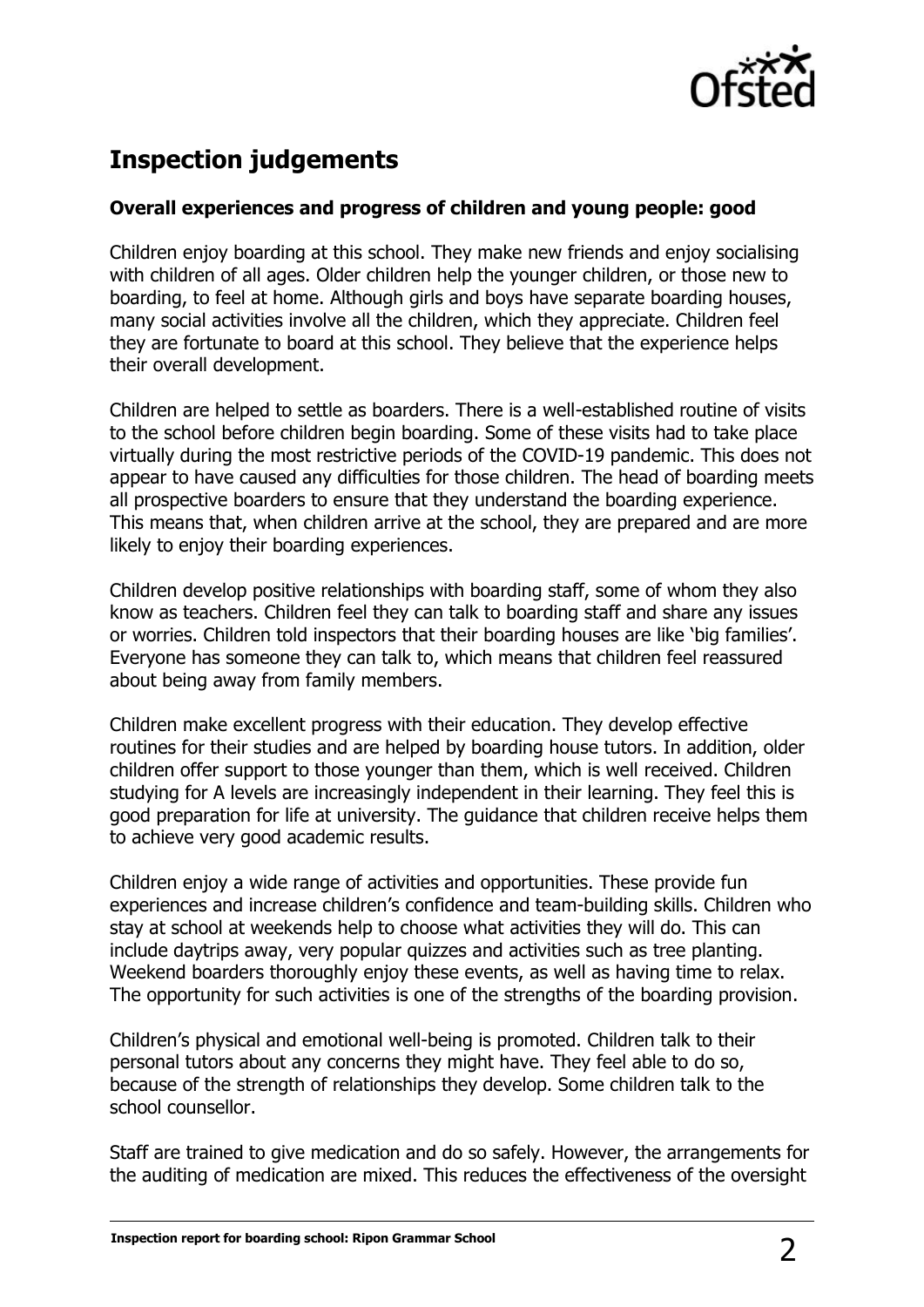

of medication that is stored in the boarding houses. The head of boarding accepts this shortfall and plans to improve these processes.

The physical condition of the boarding houses varies. Most parts of the accommodation are well maintained and well presented. However, some bathrooms need improving and one of the houses lacks homely touches. Given that some children stay in the boarding houses for long periods, this is detrimental to their experiences.

#### **How well children and young people are helped and protected: good**

Safeguarding arrangements for children are effective. Policies and procedures follow statutory guidance and are regularly reviewed. Staff undertake training to equip them with the skills and knowledge to recognise signs of harm. Staff know how to report concerns, and they do so accurately. They feel confident to take action to protect children. Staff are vigilant and, as a result, children's safety is prioritised.

Leaders respond positively to safeguarding reviews. They learn from incidents and act to improve practice. They work openly with safeguarding agencies. Leaders welcome the opportunity to improve their processes. This approach is forwardthinking. It means that shortfalls are not repeated, and children become safer.

Staff prepare individualised risk assessments for vulnerable children. Assessments are informed by the strong, trusting relationships that exist between staff and children. Staff use the school's case management system effectively. There is an emphasis on communicating concerns clearly, so that further support can be arranged if required. As a result, children are protected from harm without any delay.

Children undertake learning to improve their own safety. For example, they are taught about staying safe online. This includes the risks of online gambling. School information technology systems provide additional layers of protection. These are effective in identifying potential concerns. This allows staff to investigate potential issues and, if necessary, take action to protect children.

Children's behaviour is excellent. A system of sanctions is in place, for the rare occasions when children's behaviour falls below the usual high standards. Sanctions are effective and transgressions are rarely repeated. This has a positive impact on children's overall progress in school.

Recruitment procedures are effective. Extensive checks are undertaken on all new members of staff before they begin working at the school. Checks and references are also completed on adult family members of staff who live on site. These checks exceed statutory guidance. This demonstrates that the children's need to be protected is a priority for the school.

The premises team provides strong oversight of the large school site. The team's knowledge of health and safety practice is extensive. Risk assessments of the site are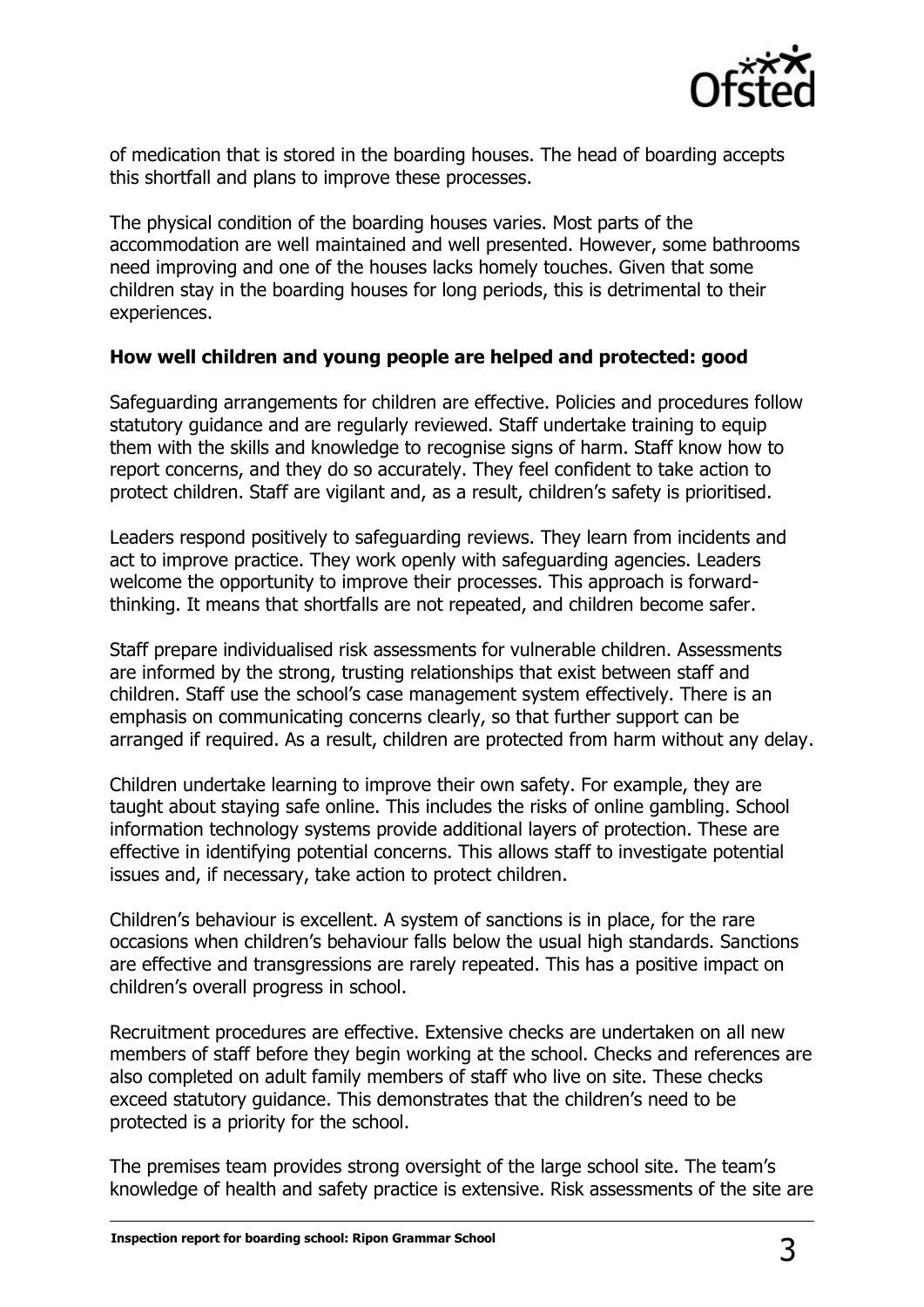

effective and regularly reviewed. Leaders recognise that there is a potential risk to some children from the siting of the artificial playing field. The premises team is developing plans to improve screening to enhance the protection afforded to children. However, it is too early to evaluate the effectiveness of these new arrangements.

#### **The effectiveness of leaders and managers: good**

The boarding provision is led by an experienced, qualified leader. She is aspirational for children and fosters this approach in boarding staff. She knows the strengths of the boarding provision and where areas for development remain. She has plans to develop the boarding provision further. For example, she wants to extend the activities at weekends in order to encourage more children to board termly. Children board in a setting that continues to develop and to meet their needs well.

The head of boarding has strong relationships with children. She knows their progress as well as their vulnerabilities. She uses this knowledge to identify additional support, such as the school counsellor. This helps to ensure that children receive the support they need, quickly. The head of boarding also identifies children who can rise to the challenge of student leadership. She provides encouragement for them to succeed. Children respond well to her leadership of the boarding provision. This helps them to invest in their boarding experience and to meet their potential.

Staff feel well supported by the head of boarding. They receive regular reviews of their boarding practice. This helps them to focus on their areas for development. Staff who are struggling to fulfil their roles are helped to improve. Leaders take action if staff cannot make required improvements in timescales that are appropriate to children. Staff regularly complete training to develop the skills they need to perform well. As a result of the support and training that staff receive, they improve their ability to understand and meet the needs of children.

The school is very well supported by a skilled, experienced governing body. The boarding provision is highly regarded by governors, who understand how well it performs. Governors visit the boarding provision when COVID-19 restrictions allow. This means that governors understand the issues that need to be raised with the leadership of the school. The oversight provided by the governing body is a strength of the school.

The head of boarding helps children to think about issues relating to equality and diversity. For example, children engage in discussions about the impact of homophobia. This is improving children's understanding of discrimination, including the impact of the language children sometimes use towards each other.

Children contribute their views to the running of the boarding provision. Some children attend regular student council meetings, where they convey the views of the wider student group. All children are encouraged to complete surveys about their experiences as boarders in the school. Leaders analyse these responses and take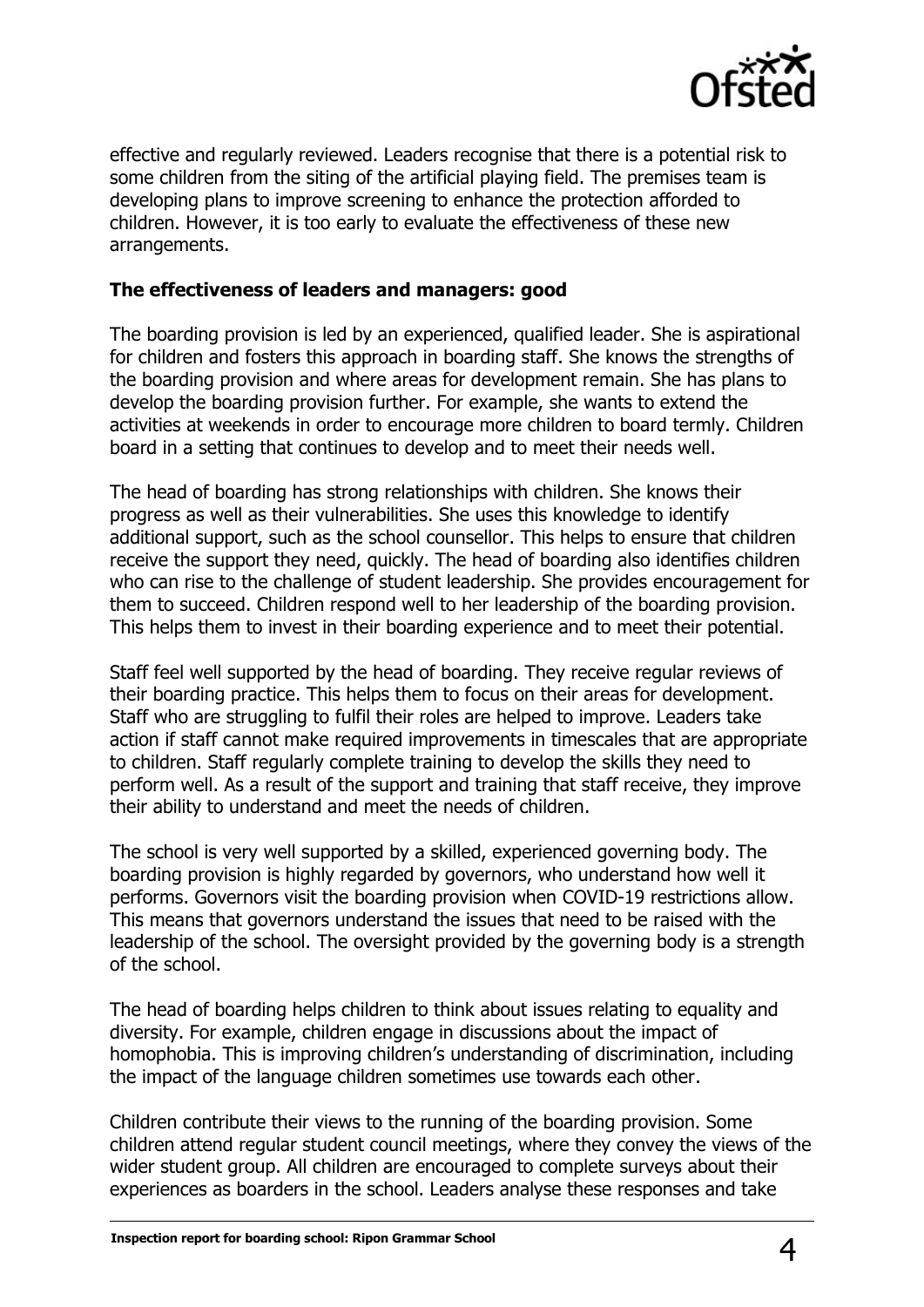

action to meet children's requests. As well as helping to improve children's experiences, these surveys show children that they have a right to have their views heard. This is valuable for their developing sense of self-esteem.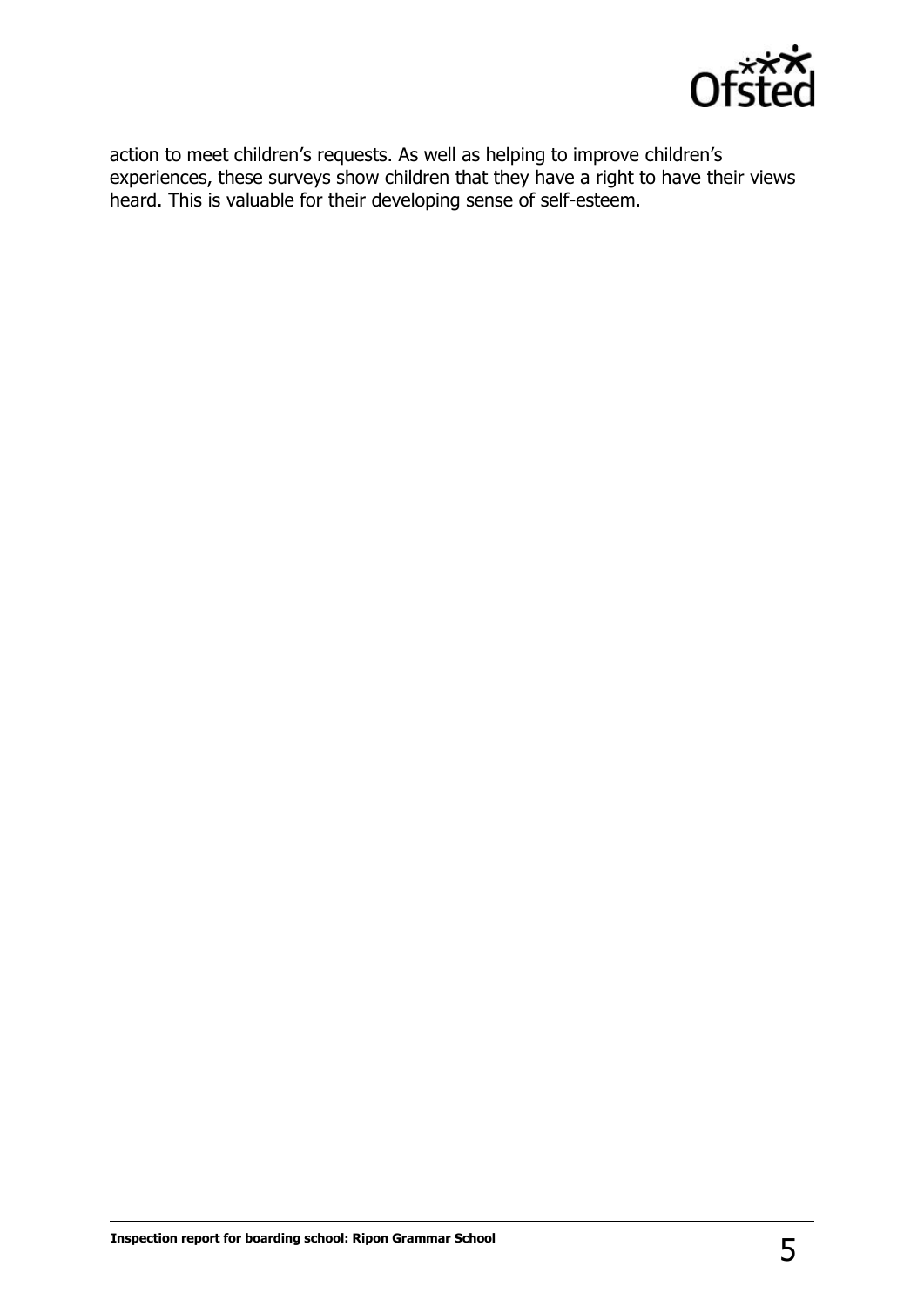

### **What does the boarding school need to do to improve? Recommendations**

- The physical presentation of some areas of boarding houses should be improved, to provide a consistently homely and welcoming environment for children. (Boarding school: national minimum standards 5.4)
- Leaders should take steps to ensure children' privacy, due to the location of sports facilities next to a boarding house. (Boarding school: national minimum standards 6.3)
- Leaders should strengthen the auditing of medication, to provide an accurate understanding of any current or potential issues. (Boarding school: national minimum standards 13.4)

## **Information about this inspection**

Inspectors have looked closely at the experiences and progress of children and young people using the 'Social care common inspection framework'. This inspection was carried out under the Children Act 1989 to assess the effectiveness of the service, how it meets the core functions of the service as set out in legislation, and to consider how well it complies with the national minimum standards.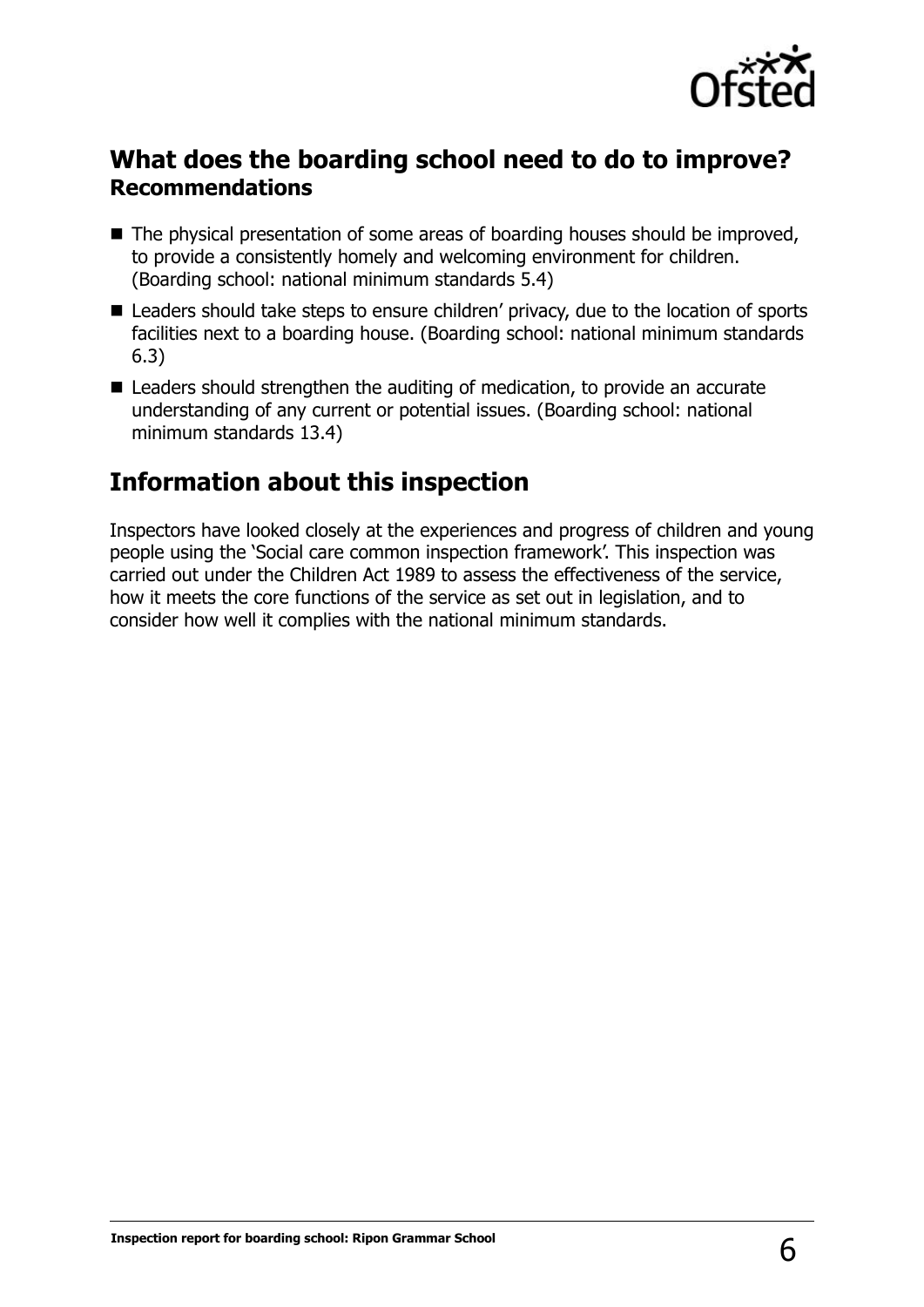

## **Boarding school details**

**Social care unique reference number:** SC007938

**Headteacher/teacher in charge:** Jonathan Webb

**Type of school: Boarding School** 

**Telephone number:** 01765 602647

**Email address:** admin@ripongrammar.com

## **Inspectors**

Jane Titley, Social Care Inspector (lead) Jamie Richardson, Social Care Inspector